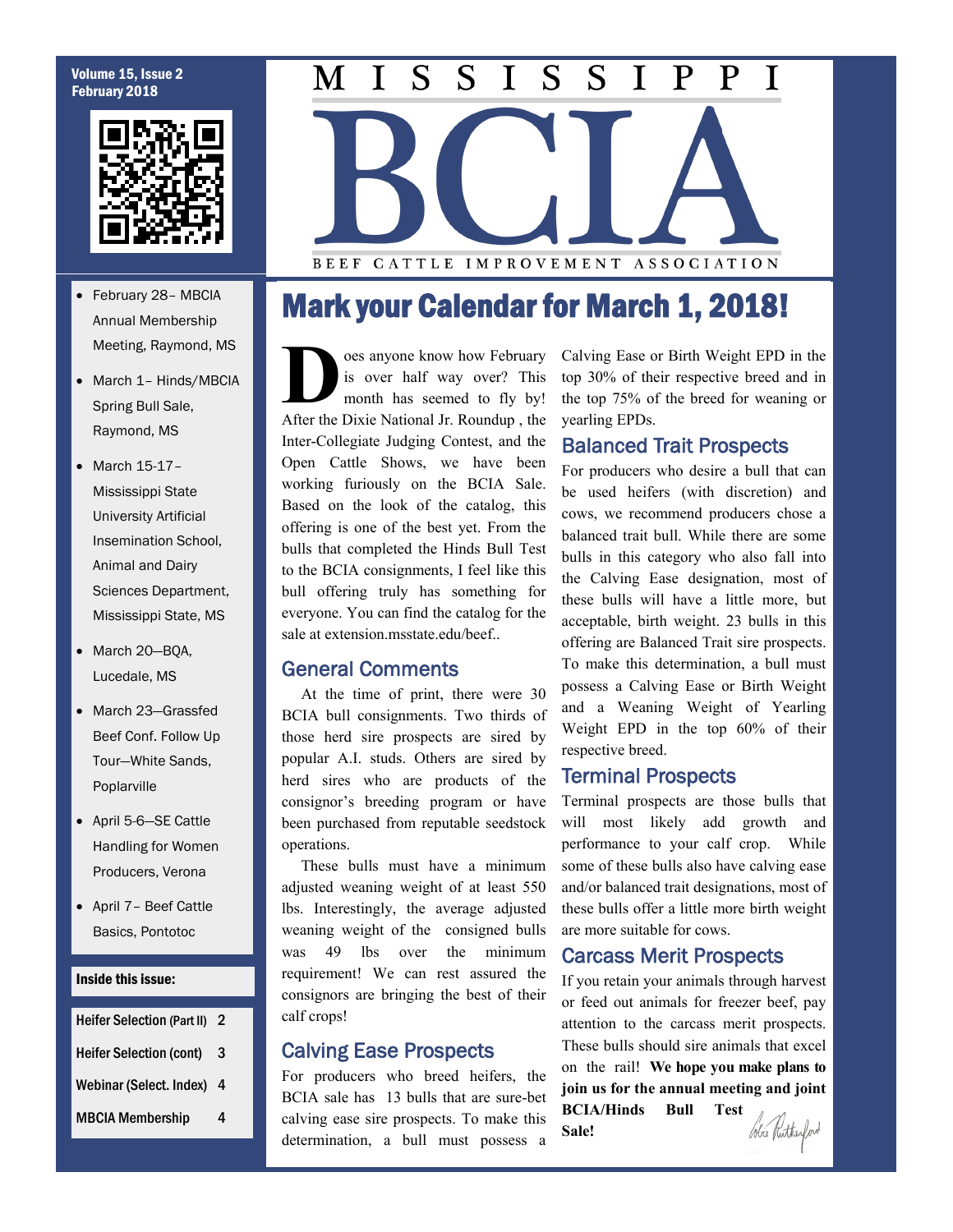# *Commercial Replacement Heifer Selection: Part 2*

**By: Dr. Alison Van Eenennaam, UC Davis & Dr, Darrh Bullock, Univ of Kentucky Accessed from http://articles.extension.org/pages/73404/commercial-replacement-heifer-selection**

### **Use of Genomic Information**

The value of using DNA information in making replacement heifer selection decisions will depend upon the information available at the time of selection (e.g. phenotypic measurements, parentage data, EPDs), the accuracy of the test with regard to the selection objective, and the replacement rate. Typically only a subset of heifers are replacement candidates due to size, other selection criteria (e.g. feet and legs, disposition), and replacement rate (i.e. what proportion of replacement heifers are selected to return to the herd each year). If EPDs are known on the sires of your replacement females then you have an estimate of half of their genetics. Therefore, parentage testing for sires can be a very useful genomics tool to assist in heifer selection and is much less expensive than genomically testing all of the heifers.

To illustrate the interplay between accuracy, heritability and phenotype, consider a test that explains a quarter of the genetic variation (meaning the test has a correlation (r) of 0.5 with the true breeding value) in a lowly heritable trait like heifer pregnancy rate  $(h2 = 0.1)$ . Although this test would be considered quite predictive for a lowly heritable trait, it would be expected to explain only 2.5% of the phenotypic variation in that trait. While it is important to select sires according to their genetic potential, in the case of commercial replacement heifers their readiness and ability to conceive in the proposed breeding season is important, and this includes both their genetic potential and also the environmental factors to which they have been exposed.

Independent estimates of the accuracy of genetic tests are not available for all breeds and tests on the market. To date, data suggest that tests trained and developed for use in one breed are unlikely to work well in a different breed, or in a commercial crossbred population. Many papers have documented it is very difficult to develop genetic tests that have a correlation (r) of greater than approximately 0.2 for commercial crossbred populations. Unfortunately there are not yet any independent, peer-reviewed papers in the scientific literature documenting the field performance of genomic tests for commercial heifer selection.

To estimate the value of genomic testing for replacement heifers, Van Eenennaam modeled the breakeven cost of testing all 45 potential replacement heifers born per 100 cows (weaning rate = 90%; 50% female) per year in a commercial herd with a replacement rate of 20% (i.e. 20 replacement heifers were selected each year). For this estimate it was assumed that the commercial producer was not basing heifer replacement decisions on performance records. To select replacement heifers a multiple-trait maternal selection index was developed that included maternal, pre-weaning performance, post-weaning performance, and carcass traits. For economic weightings it was assumed that the producer was retaining ownership through feeding and marketing the cattle on a value based grid.

The maternal trait with the highest relative economic value in that index was weaning rate (i.e. number of calves weaned per cow exposed). A hypothetical DNA test with an intermediate accuracy (0.3) with regard to the selection objective was then modelled. The breakeven cost of testing replacement heifers was approximately \$24 per test. In other words, to test all of your potential replacement heifers the cost of the test would need to be under \$24 for it to provide a positive return on investment assuming the accuracy of the test is 0.3. As the accuracy of the test increases, the breakeven cost will decrease. Of this value, less than \$10 was associated with traits of economic value to the cow-calf sector (i.e. cow-calf producer that does not retain ownership), with the majority of the value being realized by post-weaning genetic improvement (i.e. feedlot/carcass traits).

If we consider that producers are likely to have at least a visual estimate of weight, and possibly some information on the age of the heifer, utilizing this information would further decrease the breakeven value of the information provided by genomics testing. The value of obtaining a commercial replacement heifer genetic evaluation is significantly less than that for bulls because bulls produce more descendants from which to derive returns for accelerated genetic improvement. The breakeven estimate of \$24 per test does not take into consideration the possibility of reallocating those funds for improved bull selection. For the herd with 45 replacement heifers the potential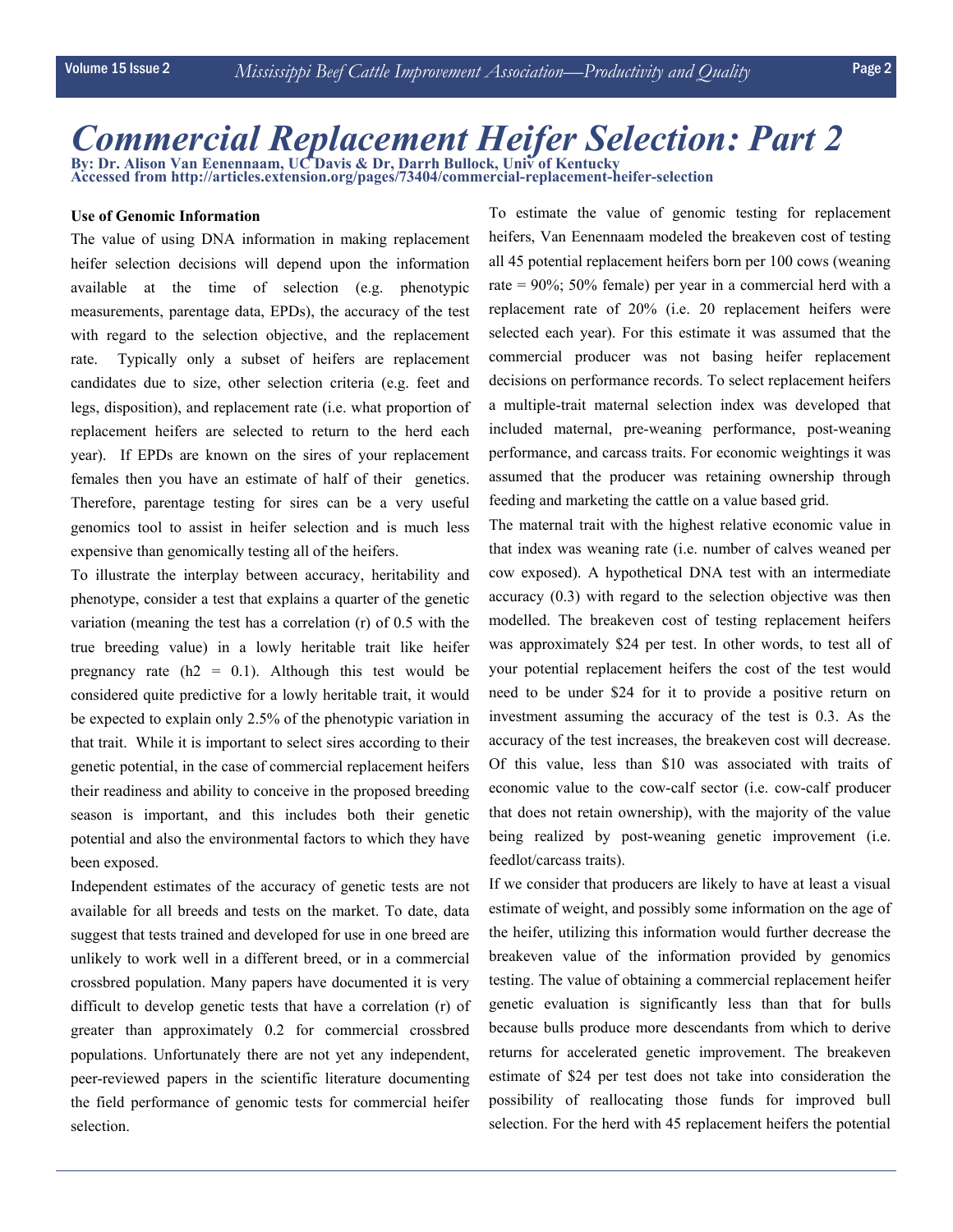investment would be \$1080. The question becomes, which is better, investing more in the sires that will produce the future replacement heifers or spending the money on a tool to improve the selection of the current crop of replacement heifers?

It should be noted these calculations are based on the value of genomic information to make heifer replacement decisions in a commercial beef herd. The dairy industry is successfully using genomic testing on commercial replacement females. However, there are some important differences between the dairy and beef industry that make genomic testing of commercial replacement heifers a more cost-effective proposition in the dairy industry. The first is that most dairy cattle are straightbred and highly related to mainstream purebred genetics, and there are high accuracy genetic tests available for all traits in the selection index (\$NetMerit). Culling rates on modern, well-managed dairy operations tend to be low, and widespread use of sexed semen has generated an excess of replacement heifers.

Dairy producers are using genomic information to make decisions such as keeping versus culling heifers, flushing exceptional heifers, breeding certain high-value heifers with sexed versus conventional semen, and breeding with dairy versus beef semen. There may be some opportunity to use genomic testing of beef heifers in analogous ways, although the value proposition will need to be considered for each operation. It is important to remember the value of crossbreeding for fitness and survival traits such as longevity, lifetime production, and reproduction rate. Improvements in cow-calf production due to heterosis result from both the improved maternal performance of the crossbred cow (conception rate, percent born alive, percent weaned, age of puberty, milk production and increased longevity) and individual performance of the crossbred calf (percent born alive, percent weaned, weaning growth). Research from the US Meat Animal Research Center (USMARC) reported that the lifetime production of reciprocalcross and straightbred cows of the Hereford, Angus, and Shorthorn breeds showed the lifetime production of weight of calves weaned was increased by about 36% due to the effects of heterosis. This was broken down into direct effects on crossbred calf survival  $(+4.9\%)$  and growth  $(+3.8\%)$ , and maternal effects on weaning rate (+6.2%), increased weaning weight of progeny due to the crossbred dam  $(+5.8\%)$ , and longevity  $(+16.2\%)$  of crossbred cows.

Choosing the right management tools to make genetic improvement in the beef herd is critical to economic viability. Taking advantage of heterosis, along with good sire selection decisions are proven means of positioning the herd for profitability. It is important in genetic management, as in all other management practices, to weigh the cost/gain balance of available tools. For every dollar invested you should expect at least an additional dollar in return. To determine what that value is in regard to commercial heifer selection using genomics is complicated and involves many factors. Under current market conditions and technologies and in the absence of any other information the value seems to be approximately \$24 in retained ownership with replacement heifer operations, but closer to \$10 in a market at weaning, retained heifer operation.



# **Thursday, February 22, 2018 at 7 p.m.**

 Expected Progeny Differences (EPD) have been a fantastic selection tool to change performance traits in beef cattle. However, EPDs are in the unit of measurement of that trait (pounds, percentages, centimeters, etc.) with no indication of whether that change will add to or subtract from the bottom line. Selection Indices are a different story. Join this webinar to better understand how Indexes can enable producers to select for multiple performance traits simultaneously based on how that animal will affect profitability in their management and marketing scheme compared to other animals in that breed. Darrh Bullock, PhD at the University of Kentucky and Jared Decker, PhD at University of Missouri will lead the discussion. If you missed our first webinar in this genetics series which focused on EPDs, be sure to find the link at WWW.NCBA.ORG